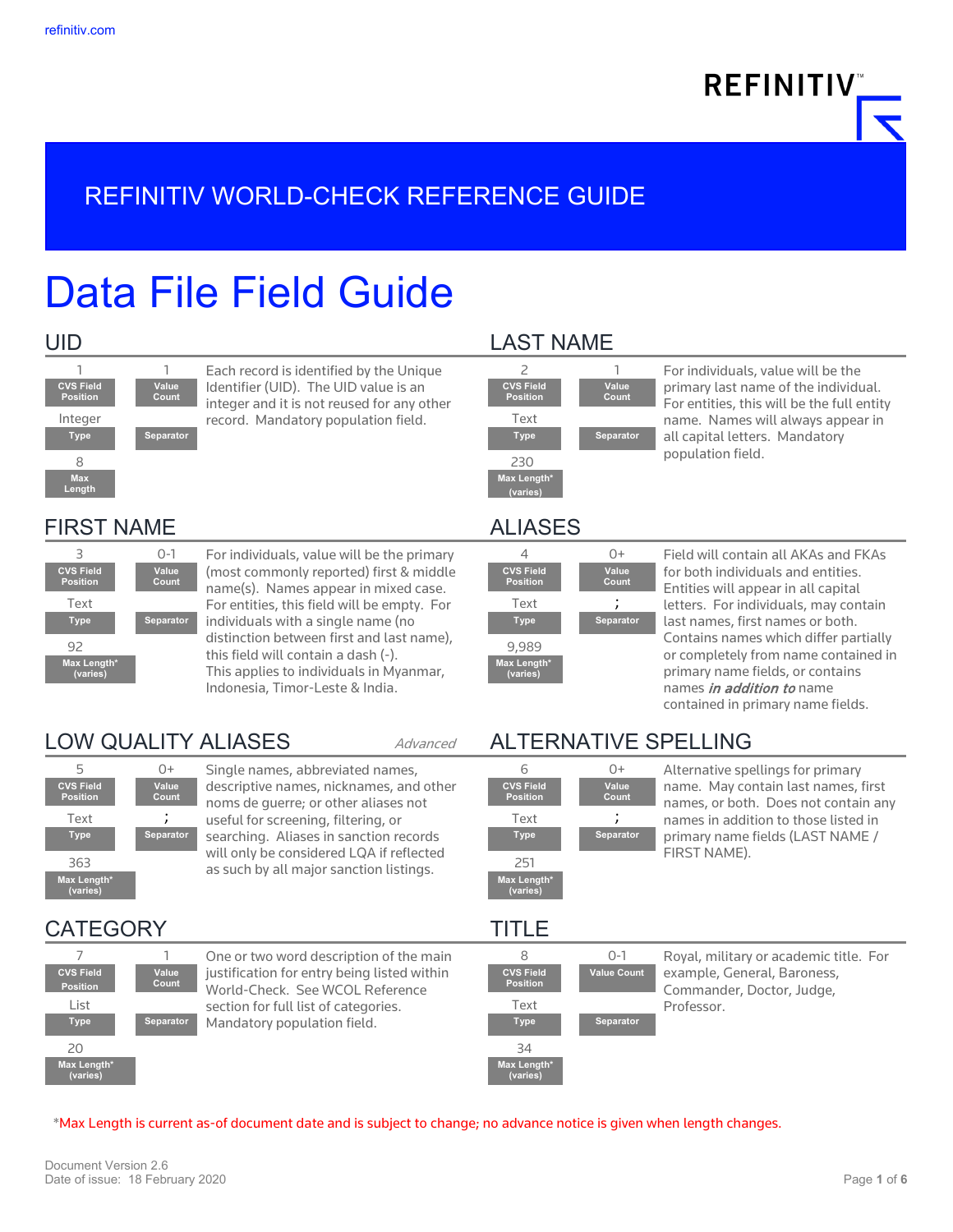| <b>SUB-CATEGORY</b>                                                                                                                                          |                                                                                                                                                                                                                                           | <b>POSITION</b>                                                                                                                                                |                                                                                                                                                                                                                                                                                                 |
|--------------------------------------------------------------------------------------------------------------------------------------------------------------|-------------------------------------------------------------------------------------------------------------------------------------------------------------------------------------------------------------------------------------------|----------------------------------------------------------------------------------------------------------------------------------------------------------------|-------------------------------------------------------------------------------------------------------------------------------------------------------------------------------------------------------------------------------------------------------------------------------------------------|
| 9<br>$0 - 1$<br><b>CVS Field</b><br>Value<br>Count<br><b>Position</b><br>List<br><b>Type</b><br><b>Separator</b><br>8<br>Max Length*<br>(varies)             | Specifies whether or not the entry is a<br>Politically Exposed Person (PEP). This<br>also includes State Owned Entities (SOE),<br>immediate relatives and close associates.<br>See WCOL References section for list of<br>sub-categories. | 10<br>0-1<br><b>CVS Field</b><br>Value<br><b>Position</b><br>Count<br>Text<br><b>Type</b><br>Separator<br>255<br>Max Length*<br>(varies)                       | Social or political position (not<br>occupation), such as Ambassador,<br>Alderman, Cabinet Minister, Director,<br>etc. Only applicable to PEP and sanction<br>records.                                                                                                                          |
| <b>AGE</b>                                                                                                                                                   |                                                                                                                                                                                                                                           | <b>DOB</b>                                                                                                                                                     |                                                                                                                                                                                                                                                                                                 |
| 11<br>$0 - 1$<br><b>CVS Field</b><br>Value<br><b>Position</b><br>Count<br>Integer<br>Separator<br><b>Type</b><br>3<br><b>Max</b><br>Length                   | If DOB is not available then this field<br>provides the age as reported from source,<br>where available. Used in conjunction with<br>AGE DATE (AS OF DATE) field. If DOB is<br>available then AGE field will be empty.                    | $0 - 1$<br>12<br><b>CVS Field</b><br>Value<br><b>Position</b><br>Count<br>Date<br>Separator<br><b>Type</b><br>10<br><b>Max</b><br>Length                       | Date of birth, specified in the format<br>YYYY/MM/DD. Month and/or day can<br>be zeros ('00') if that information is<br>unavailable.                                                                                                                                                            |
| <b>DOBS</b>                                                                                                                                                  |                                                                                                                                                                                                                                           | <b>PLACE OF BIRTH</b>                                                                                                                                          |                                                                                                                                                                                                                                                                                                 |
| 13<br>$0+$<br><b>CVS Field</b><br>Value<br><b>Position</b><br>Count<br>Text<br><b>Separator</b><br><b>Type</b><br>164<br>Max Length*<br>(varies)             | Multiple dates of birth, specified in the<br>format YYYY/MM/DD. Month and/or day<br>can be zeros ('00') if that information is<br>unavailable. DOB will be duplicated in<br>this field.                                                   | 14<br>0+<br><b>CVS Field</b><br>Value<br><b>Position</b><br>Count<br>Text<br><b>Type</b><br>Separator<br>254<br>Max Length*<br>(varies)                        | All reported place(s) of birth for the<br>individual (city, state/province, country<br>where available). Blank for entities.                                                                                                                                                                    |
| <b>DECEASED</b>                                                                                                                                              |                                                                                                                                                                                                                                           | <b>PASSPORTS</b>                                                                                                                                               |                                                                                                                                                                                                                                                                                                 |
| 15<br>$0 - 1$<br><b>CVS Field</b><br>Value<br><b>Position</b><br>Count<br>Date<br><b>Type</b><br><b>Separator</b><br>10<br>Max Length*<br>(varies)           | Where applicable, the date of death of the<br>individual. Often in format YYYY, but<br>sometimes in format YYYY/MM/DD.<br>Field is blank for entities.                                                                                    | 16<br>0+<br><b>CVS Field</b><br>Value<br><b>Position</b><br>Count<br>;<br>Text<br><b>Separator</b><br><b>Type</b><br>599<br>Max Length*<br>(varies)            | Passport number(s), where known, for<br>individuals. Country of issuance is<br>denoted in parentheses.                                                                                                                                                                                          |
| <b>SSN</b>                                                                                                                                                   |                                                                                                                                                                                                                                           | <b>IDENTIFICATION NUMBERS</b>                                                                                                                                  |                                                                                                                                                                                                                                                                                                 |
| 17<br>$0+$<br><b>CVS Field</b><br>Value<br>Count<br><b>Position</b><br>Text<br>$\lambda$<br><b>Separator</b><br><b>Type</b><br>33<br>Max Length*<br>(varies) | Social Security Number or Tax ID number,<br>where known. For example, US Social<br>Security Number (SSN) or Brazilian<br>Taxpayer Identification Number (CPF).                                                                            | 18<br>0+<br><b>CVS Field</b><br>Value<br><b>Position</b><br>Count<br>Text<br>$\lambda$<br><b>Separator</b><br><b>Type</b><br>21,608<br>Max Length*<br>(varies) | Identification Numbers from national<br>and international authorities. Each ID<br>number is tagged as {XXX-YYYYY},<br>where XXX is the two-character ISO 3166<br>country code, or INT or UNK, and YYYYY<br>is the abbreviation for the ID type. See<br>WCOL Reference section for ID Type list. |

\*Max Length is current as-of document date and is subject to change; no advance notice is given when length changes.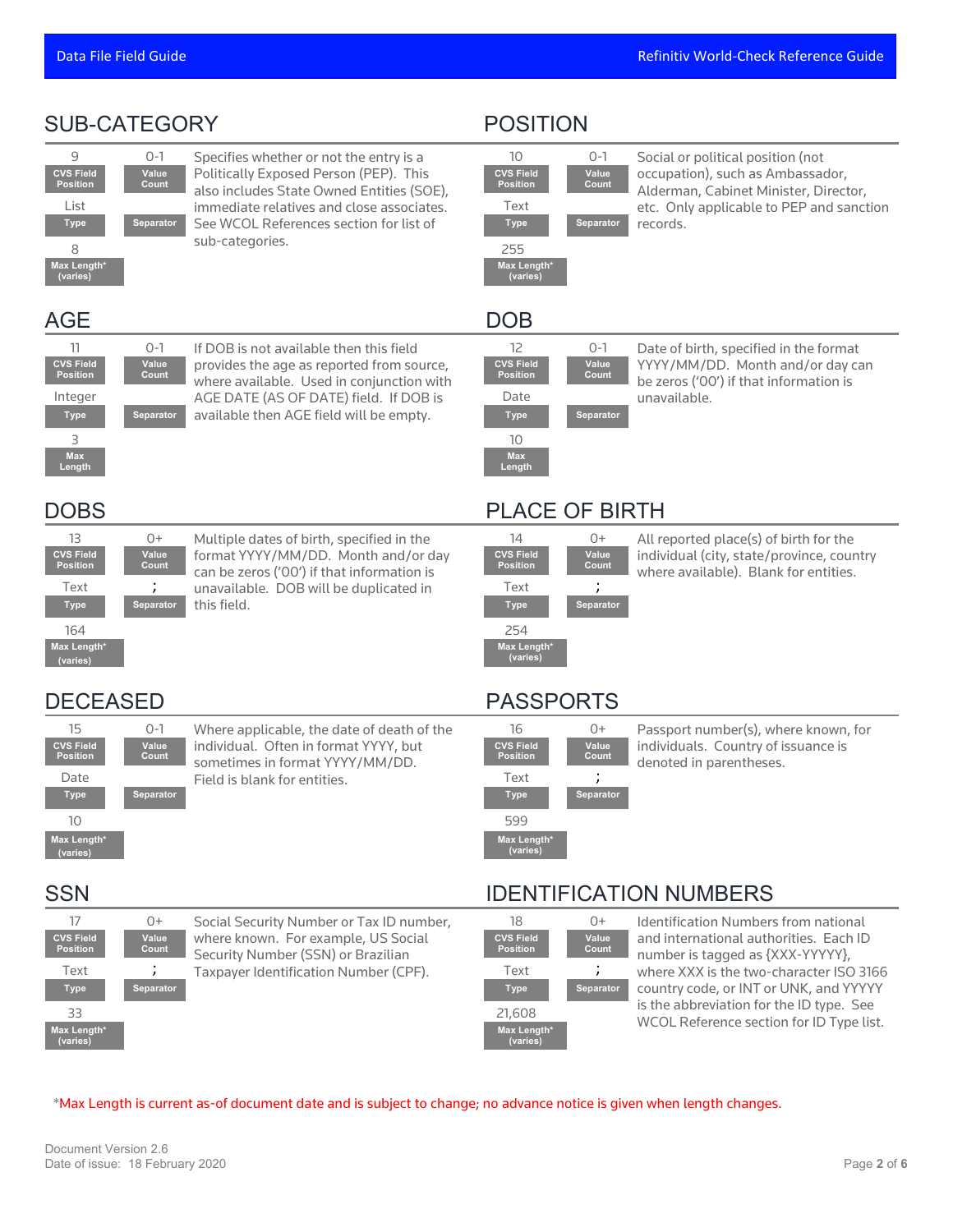

19 0+ Location(s) (city, state/province, country where available) where the individual or entity is active. For example, residence,  $Text$  ,  $\qquad \qquad$  company HQ, base of operations. If no  $\qquad \qquad$  List locations are known this field will contain **Type Separator Type Separator** a comma surrounded by tildas (~,~). See Appendix 3 for Locations field  $5,381$  a comma surrounded by the  $3,7,7$ . 44

formatting.

### LOCATIONS COUNTRIES



20 1 For individuals: primary country of nationality or citizenship, extracted from the citizenship field. For entities: the country where entity is registered. Countries are listed in uppercase and (mostly) follow the ISO 3166 English short name standard. See WCOL Standards and References doc for naming differences between World-Check country list and ISO 3166 list. Mandatory population field.

# CITIZENSHIP COMPANIES



21 1+ For individuals, country/countries of nationality or citizenship. For entities, the country where entity is registered. See Standards and References document for List ; Text ; country standards. Mandatory population **Type Separator Type Separator** field.



23 1 Specifies if the record is an Entity (E) or an Individual (M, F or U). Individuals are specified as Male (M), Female (F) or Unknown (U). 'I' is a deprecated value. List Integer ; Mandatory population field. **Type Separator Type Separator**



25 1 A semi-structured text field containing biographical and further identifying information on profiled entry, relationships, negative or risk reports, as Text List ~ well as full text of all sanction entries **Type Separator Type Separator** (where applicable), as well as background 38,680 (Where applicance), as well as background 385<br>supporting, relevant information. Mandatory population field.

See Appendix 4 for FI field formatting.

### EXTERNAL SOURCES UPDATE CATEGORY Advanced





28 0-1 Categorization of most recent update. Updates are categorized into 5 groups: C1-C4 & C6. See Reference section for category definitions.

### \*Max Length is current as-of document date and is subject to change; no advance notice is given when length changes.

Document Version 2.6 Date of issue: 18 February 2020 Page **3** of **6**

| 22                                  | 0+                    |
|-------------------------------------|-----------------------|
| <b>CVS Field</b><br><b>Position</b> | <b>Value</b><br>Count |
| Text                                |                       |
| <b>Type</b>                         | Separator             |
| 8,294                               |                       |
| Max Length*<br>(varies)             |                       |

Check.

Companies, organizations and other entities to which the record is understood to be related. Companies can be listed as either the UID of the related record or the name of the company if it is not profiled in World-

 $24$  0+ Individual(s) to whom the record is<br>s Field value understood to be related listed as understood to be related, listed as the UID(s) of the related record(s).

### FURTHER INFORMATION KEYWORDS

**Count**

**CVS Field** 

**Max Length\* (varies)**



26 0+ List of all sanctions, regulatory and law enforcement lists on which the record has been listed, as well World-Check defined lists. Keywords are represented as abbreviations. The abbreviation mappings can be found in the WCOL Reference section.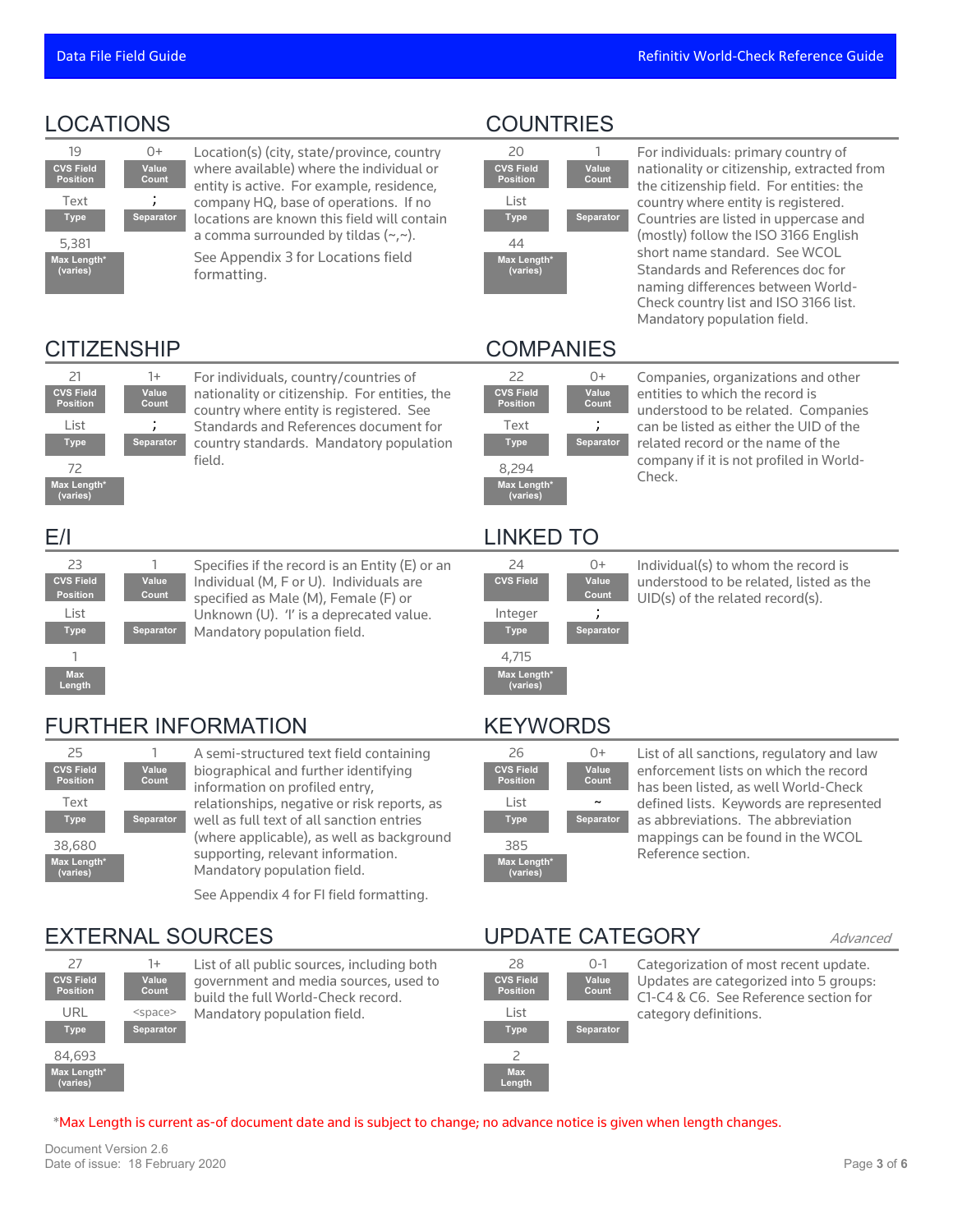### ENTERED UPDATED

**Max Length**



**CVS Field Position**

30 0-1 Date the record was last updated, in YYYY/MM/DD format. For records that have not been updated since creation, this field will be blank.

### EDITOR Deprecated AGE DATE (AS OF DATE)

**Value Count**



PEP ROLES Field Available for Download on 14-May-2019

| 33<br><b>CVS Field</b><br><b>Position</b>       | 0+<br>Value<br>Count | A set of subfields that provides structured information about the current and former PEP roles held by the PEP.<br>See Appendix 5 for PEP ROLES field formatting.                                                                                                                                                                                                                                                                                                                                                                                                                                                                                                                                                                                                                                                                            |
|-------------------------------------------------|----------------------|----------------------------------------------------------------------------------------------------------------------------------------------------------------------------------------------------------------------------------------------------------------------------------------------------------------------------------------------------------------------------------------------------------------------------------------------------------------------------------------------------------------------------------------------------------------------------------------------------------------------------------------------------------------------------------------------------------------------------------------------------------------------------------------------------------------------------------------------|
| Text                                            |                      | PEP Roles Subfield Definitions                                                                                                                                                                                                                                                                                                                                                                                                                                                                                                                                                                                                                                                                                                                                                                                                               |
| <b>Type</b><br>2,781<br>Max Length*<br>(varies) | Separator            | PEP Role – the social or political job/role held by the PEP per country or position naming conventions.<br>PEP Role Level – the PEP hierarchy per level or sphere of impact within political or government structures of the PEP<br>iob/role.<br>PEP Position – the standard World-Check PEP position held by the PEP.<br>PEP Role Start Date – the start date of the term of office in the particular role. An additional item is also provided to<br>indicate whether the start date is Reported or Confirmed. If term start date is not known field will be populated with<br>'UNKNOWN.'<br>PEP Role End Date – the end date of the term of office in the particular role. An additional item is also provided to<br>indicate whether the end date is Reported or Confirmed. Field will be empty until the term end date occurs, at which |
|                                                 |                      | time the end date will be populated if it is available.<br>PEP Role Status – indicates whether particular role is Current, Former or Unknown. If term end date has not occurred<br>and term start date & length of term are known then PEP Role Status will be derived as 'Current' or 'Former'. If term<br>and data has not commodited to demonstrate to he considered a cubiof tomotometric considers. <b>DED D</b> ata <b>C</b> tatric million                                                                                                                                                                                                                                                                                                                                                                                            |

end date has not occurred and term start date is known but length of term is not known, then PEP Role Status will be 'Unknown'.

PEP Role Bio – denotes the specific title of the job role and includes a narrative about the position held.

PEP STATUS Field Available for Download on 14-May-2019

| 34<br><b>CVS Field</b> | $O-1$<br>Value   | The overall status of the PEP, which will be Active, Inactive or Unknown. The below conditions for PEP Status can<br>be manually overridden by researchers for edge cases; e.g. royalty who don't have start/end dates.         |
|------------------------|------------------|---------------------------------------------------------------------------------------------------------------------------------------------------------------------------------------------------------------------------------|
| <b>Position</b>        | Count            | For All PEPS                                                                                                                                                                                                                    |
| List<br><b>Type</b>    | <b>Separator</b> | Active: If at least one of the PEP Roles Status is Current<br>For Primary PEPS                                                                                                                                                  |
| 8                      |                  | Inactive: If none of the PEP Roles Status is Current or Unknown, and at least one of the PEP Roles Status is Former<br>Unknown: If none of the PEP Roles Status is Current, and at least one of the PEP Roles Status is Unknown |
| <b>Max Length</b>      |                  | For PEP Associates and Relatives                                                                                                                                                                                                |
|                        |                  | Active: If at least one of the linked Primary PEP's PEP Role Status is Active                                                                                                                                                   |
|                        |                  | Inactive: If none of the linked Primary PEP's PEP Role Status is Active or Unknown, and at least one of the Primary<br>PEP's PEP Role Status is Inactive                                                                        |
|                        |                  | Unknown: If none of the linked Primary PEP's PEP Role Status is Active, and at least one of the Primary PEP's PEP Role<br>Status is Unknown                                                                                     |

### \*Max Length is current as-of document date and is subject to change; no advance notice is given when length changes.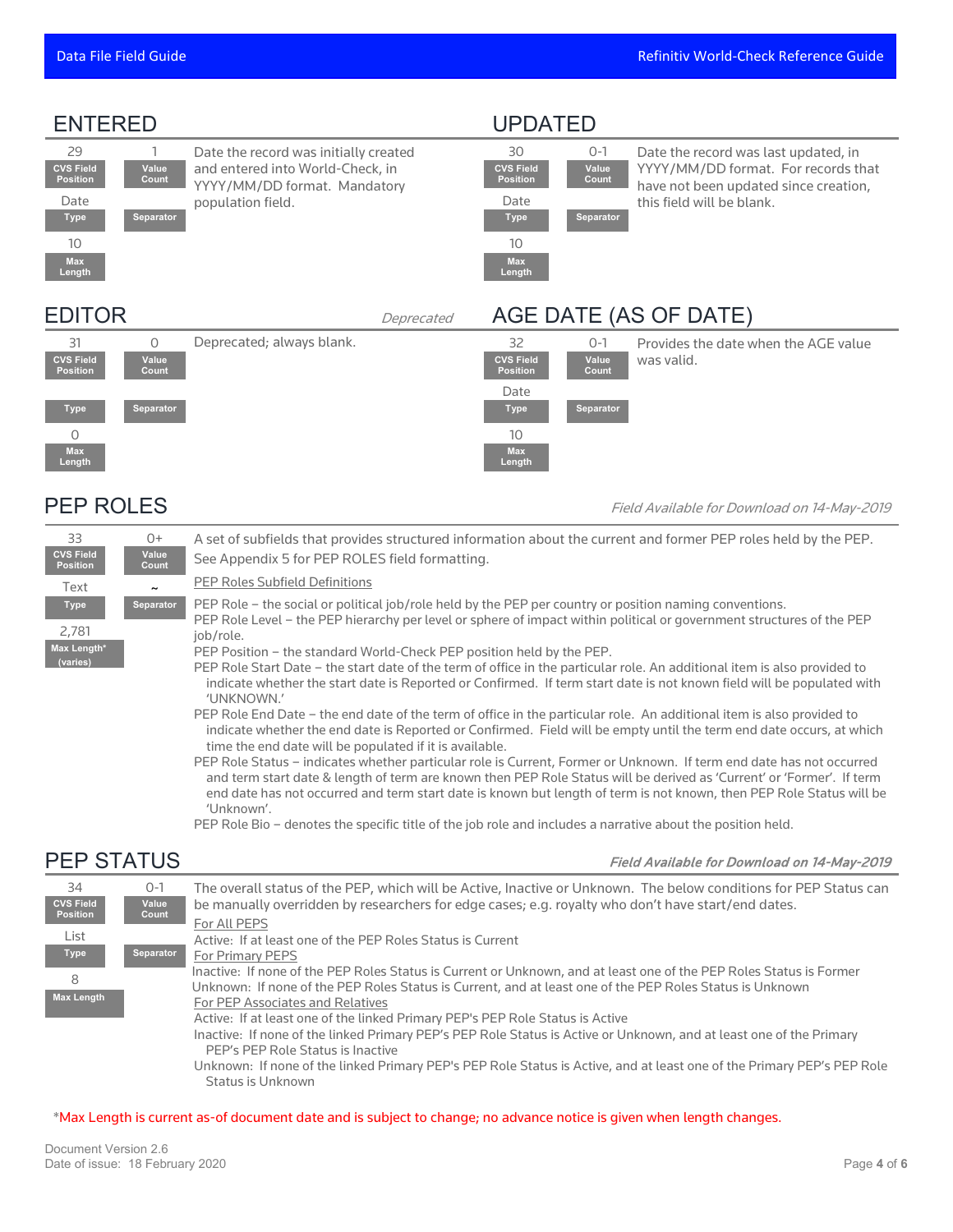### APPENDIX 1 - VALUE COUNT DEFINITIONS

| <b>Value Count</b> Definition |                                         |
|-------------------------------|-----------------------------------------|
|                               | Deprecated field. No value will appear. |
|                               | One and Only one value.                 |
| $0 - 1$                       | Zero or one value                       |
| 0+                            | Zero or more values                     |
|                               | One or more values                      |

### APPENDIX 2 - TYPE DEFINITIONS

| <b>Type</b> | <b>Definition</b>                                                                 |
|-------------|-----------------------------------------------------------------------------------|
| Unique      | Unique value. Guaranteed to be unique within the entire database                  |
| Text        | Any set of characters that can be expressed in ISO/IEC 8859-15 encoding           |
| List        | A selection from a set of values. See Reference Section for set.                  |
| Integer     | Positive Integer. Can be assumed to be less than 2 <sup>31</sup> .                |
| URL         | URL that complies with the RFC 3986 standard                                      |
| Date        | Date expressed as YYYY/MM/DD. In certain cases, MM and/or DD may be zeros ('00'). |

### APPENDIX 3 - LOCATIONS FIELD FORMATTING

<Street Address><SPACE>~<SPACE><City>,<SPACE><State/Region><SPACE>~<SPACE><COUNTRY>

**Examples:**

| Full Address is known              | 64 Honeybadger Road ~ Borrowdale, Harare ~ ZIMBABWE |
|------------------------------------|-----------------------------------------------------|
| City, State, and Country are known | $\sim$ New York City, New York $\sim$ USA           |
| City and Country are known         | ~ St John's,~ ANTIGUA & BARBUDA                     |
| State and Country are known        | $\sim$ , State of Missouri $\sim$ USA               |
| Only Country is known              | $\sim$ MOLDOVA                                      |

## APPENDIX 4 – FURTHER INFORMATION FIELD FORMATTING

[TEXT TAG]<SPACE><Text><SPACE> *optionally:* [TEXT TAG]<SPACE>[TEXT TAG]<SPACE><Text><SPACE>

**Examples:**

[BIOGRAPHY] African Union peacekeeping mission established by the United Nations Security Council (Feb 2009 - ). [IDENTIFICATION] OfficeTitle: LocationName (Oct 2017 - ). PositionTitle: LocationName (Mar 2019 - ). [REPORTS] Oct 2013 - reportedly listed in an United Nation report to be using child soldiers in its ranks. Investigations opened. Jul 2015 - reportedly using child soldiers during operations and in its ranks. Jun 2016 - listed in the United Nation report to be using child soldiers in its ranks. Nov 2019 - no further information reported.

[STATE CONTROLLED] [BIOGRAPHY] Organisation established under the Act on the Establishment of Financial Supervisory Organisations to examine and supervise financial institutions (1999- ). [IDENTIFICATION] OfficeTitle: CityName (May 2018 - ). [REPORTS] Nov 2019 - no further information reported.